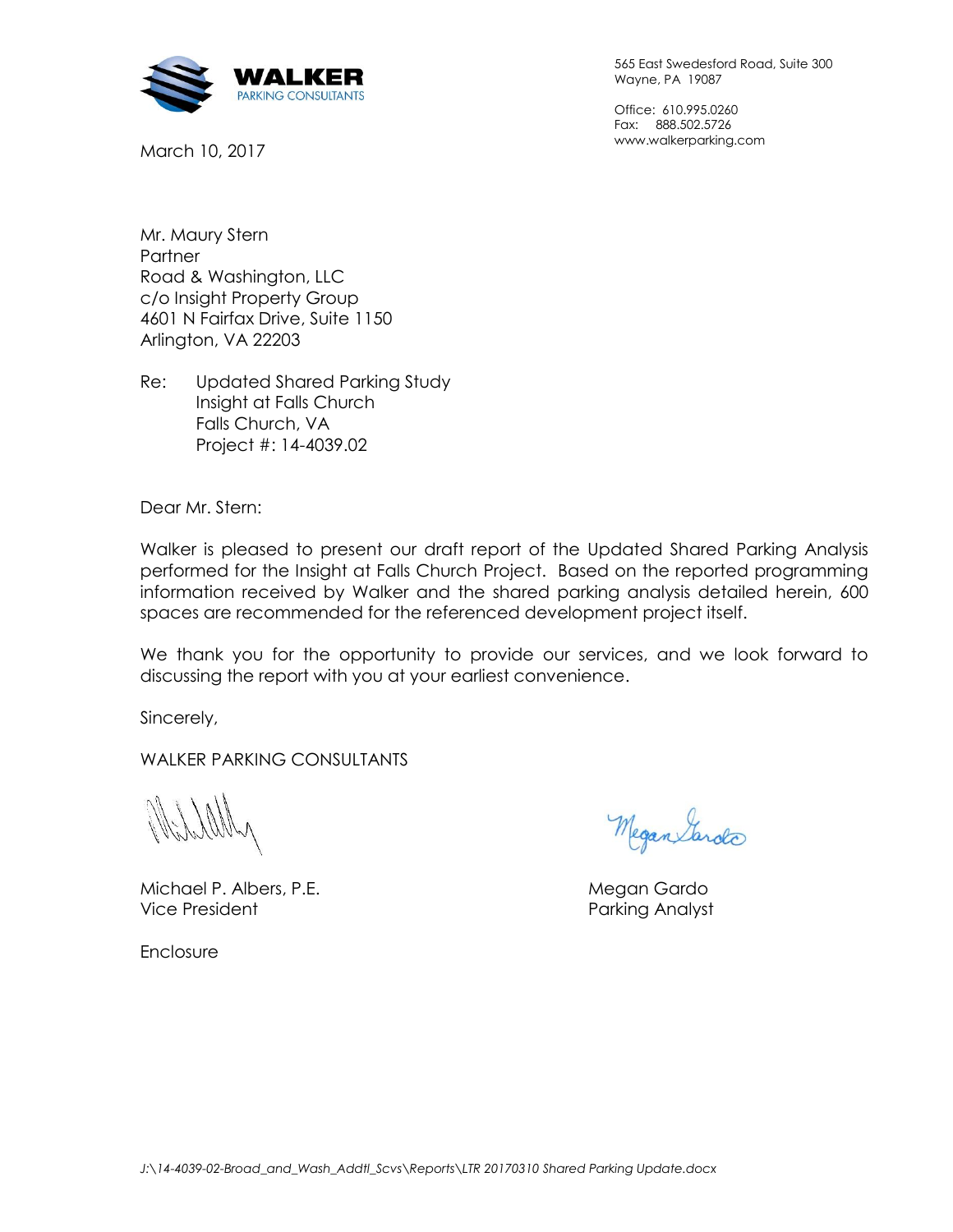

# **BACKGROUND**

Insight Property Group (Insight) engaged Walker Parking Consultants to update our 2015 shared parking analysis of a proposed Insight at Falls Church mixed-used development at the corner of Broad and Washington Streets in Falls Church, VA. Currently, the property is occupied by two multi-story commercial buildings, an Applebee's, private parking to support these uses, and a 58 space publicly owned surface parking lot. The redeveloped property is proposed to include a mix of retail, restaurant, residential, and office land uses.

## SUBJECT PROPERTY

The mixed-use project is located on a tract of land bordered by Park Place to the north, Lawton Street to the east, East Broad Street to the south, and North Washington Street to the west. The general location of the development is shown in Figure 1.

Figure 1: Property Location



Source: Google, 2017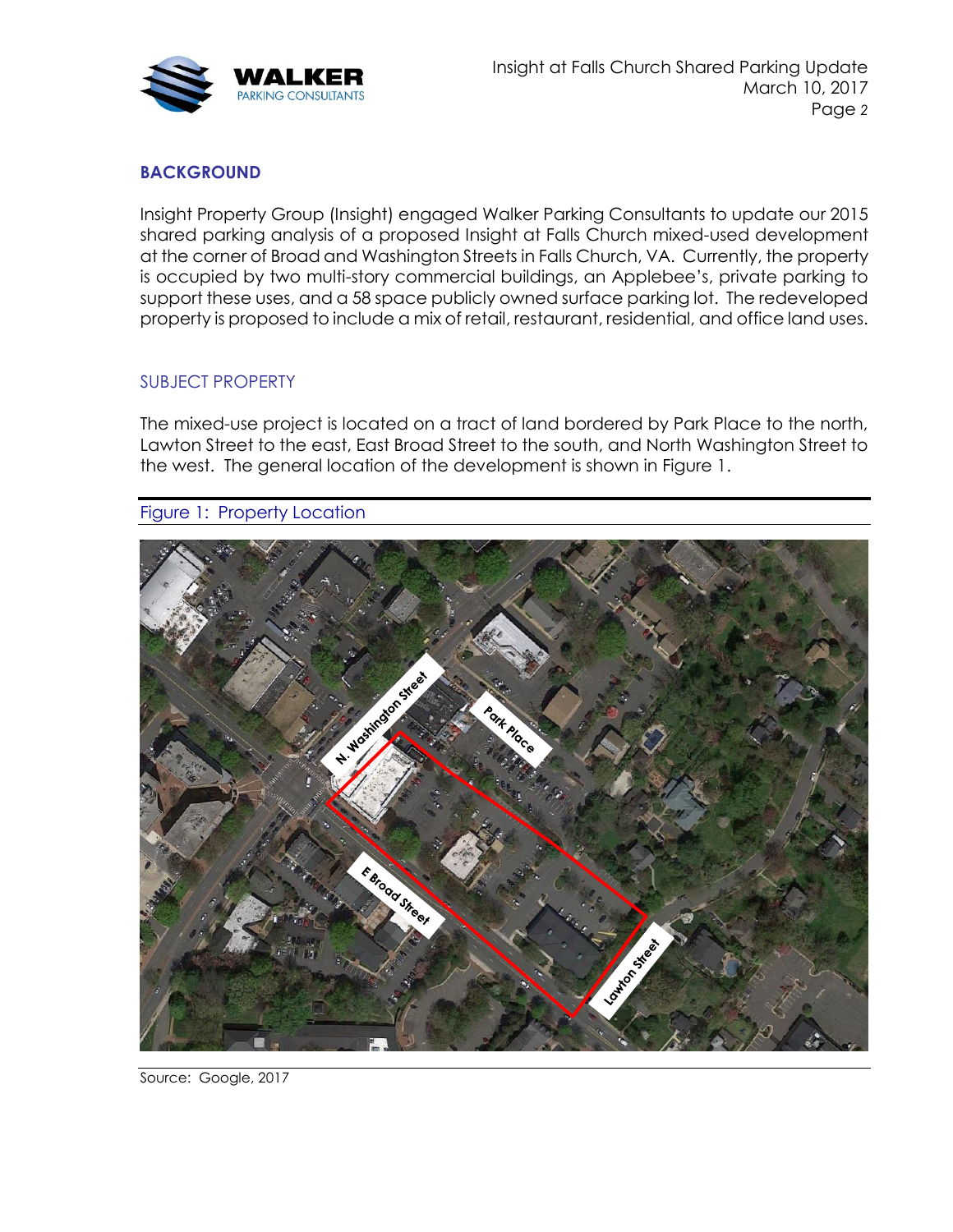

# PROJECT UNDERSTANDING

Walker's analysis is based on the programming drawings developed by MV+A dated 1/11/17 and additional discussions with Insight. The project is anticipated to include the following:

- 62,500 SF of office space
- 6,500 SF of retail space
- 6,500 SF of fine/casual dining space
- 6,500 SF of fast/casual dining space
- 50 seat performance art theater
- 292 residential rental units

# Figure 2: Site Plan/Elevation Plan



Source: MV+A, 2017

Walker's Shared Parking Model utilizes parking ratios expressed as a ratio of x spaces per y units. The units vary depending upon the land use – i.e., keys for a hotel, units for a residential complex, or square feet of building space. Additionally, parking generation rates for retail and restaurant land uses are based on the gross leasable area (GLA), whereas the rates for office land uses are based on the total gross building area (GFA). In this analysis, Walker was instructed by Insight to use the GFA quantities for the retail and restaurant uses, as there were no significant differences in the GFA and GLA values.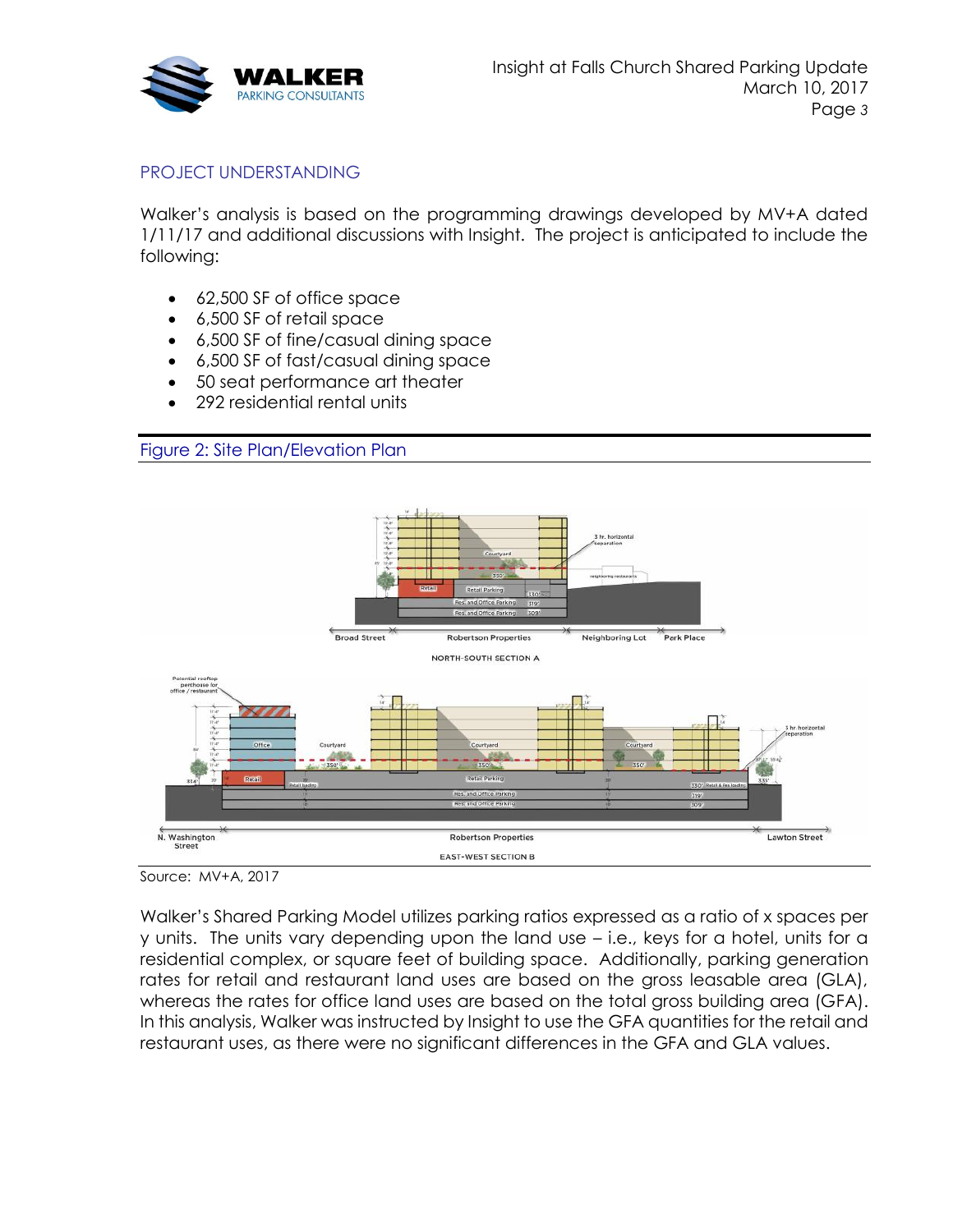

# **SHARED PARKING ANALYSIS**

### **METHODOLOGY**

Shared parking is possible where parking spaces can be used to serve two or more individual land uses without conflict or encroachment. One of the fundamental principles of downtown planning from the earliest days of the automobile has always been to share parking resources rather than to have each use or building have its own parking. The resurgence of many central cities resulting from the addition of vibrant office, residential, retail, and entertainment developments continues to rely heavily on shared parking for economic viability. In addition, mixed-use projects in many different settings have benefited from shared parking. Shared parking offers numerous benefits to a community at large, not the least of which is the environmental benefit of significantly reducing the amount of parking provided to serve commercial development.

The following flow chart describes the logical progression of a basic shared parking analysis.



Source: Adapted from Transportation Planning Handbook, ITE, 1999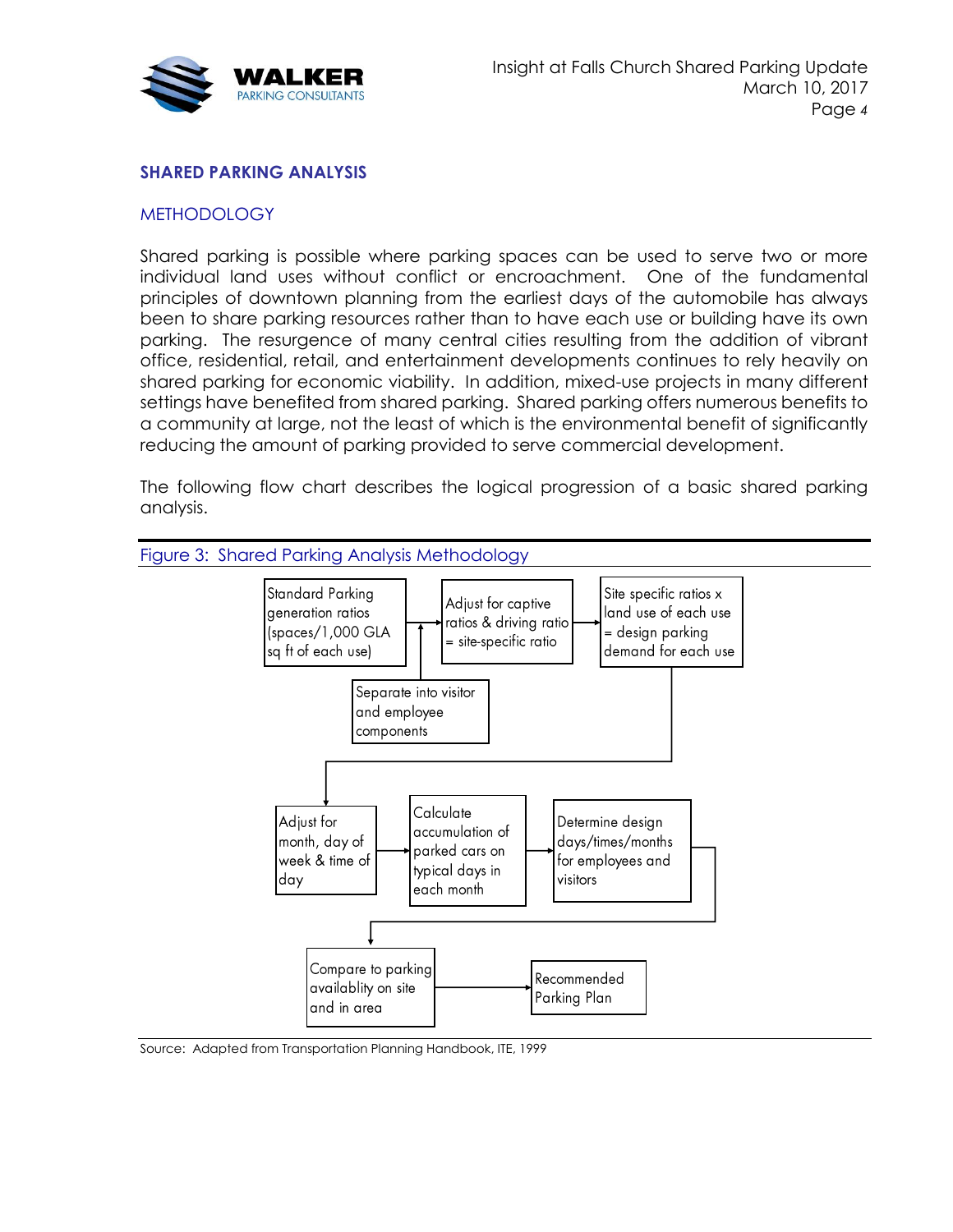

The ability to share parking spaces is the result of two conditions:

- 1. Variations in the accumulation of vehicles by hour, by day or by season at the individual land uses.
- 2. Relationships among the land uses that result in visiting multiple land uses on the same auto trip. For example, a substantial percentage of patrons at one business (restaurant) may be employees of a nearby business (office). This is referred to as the "effects of the captive market." These patrons are already parking and contribute only once to the number of peak hour parkers. In other words, the parking demand ratio for individual land uses should be factored downward in proportion to the captive market support received from neighboring land uses.

Although the interplay of land uses can reduce the overall demand, it should be noted that there are limits imposed by proximity of land uses to each other and to parking facilities. While "shared parking" by definition is capitalizing on the different demand period for a combination of land uses, it is not logical to assume that a hotel (with peak demand in the evening) can share with an office building (with peak demand during the day) if the two land uses are too far apart. Human behavior, such as limits to the distance users are willing to walk from a parking facility to their final destinations, restricts shared parking opportunities.

Walker's Shared Parking Model is based on the Urban Land Institute and International Council of Shopping Center's *Shared Parking*<sup>1</sup> publication. Walker led a team of consultants in writing the updated *Shared Parking Second Edition* and features the most up-to-date parking demand model. The model is designed to recommend the parking capacities of a mixed-use development from 6:00 a.m. to 12:00 midnight on a typical weekday and a Saturday for every month of the year based on 85<sup>th</sup> percentile level of activity conditions. While it is not a "predictor" of parking demand, it is an industryaccepted method of generating a parking capacity recommendation for a proposed development project.

## BASE PARKING DEMAND

Base parking demand ratios, as found in the ULI Shared Parking model and in some cases refined through additional research by Walker, are used as a starting point in the analysis. Based on research on the parking generation rates for free-standing developments, these industry standards are later adjusted to reflect site-specific conditions. [Table 1](#page-5-0) shows the base ratios for visitors and employees for a weekday and weekend.

<sup>1</sup> *Shared Parking* (Second Edition), 2005, The Urban Land Institute, Washington, D.C.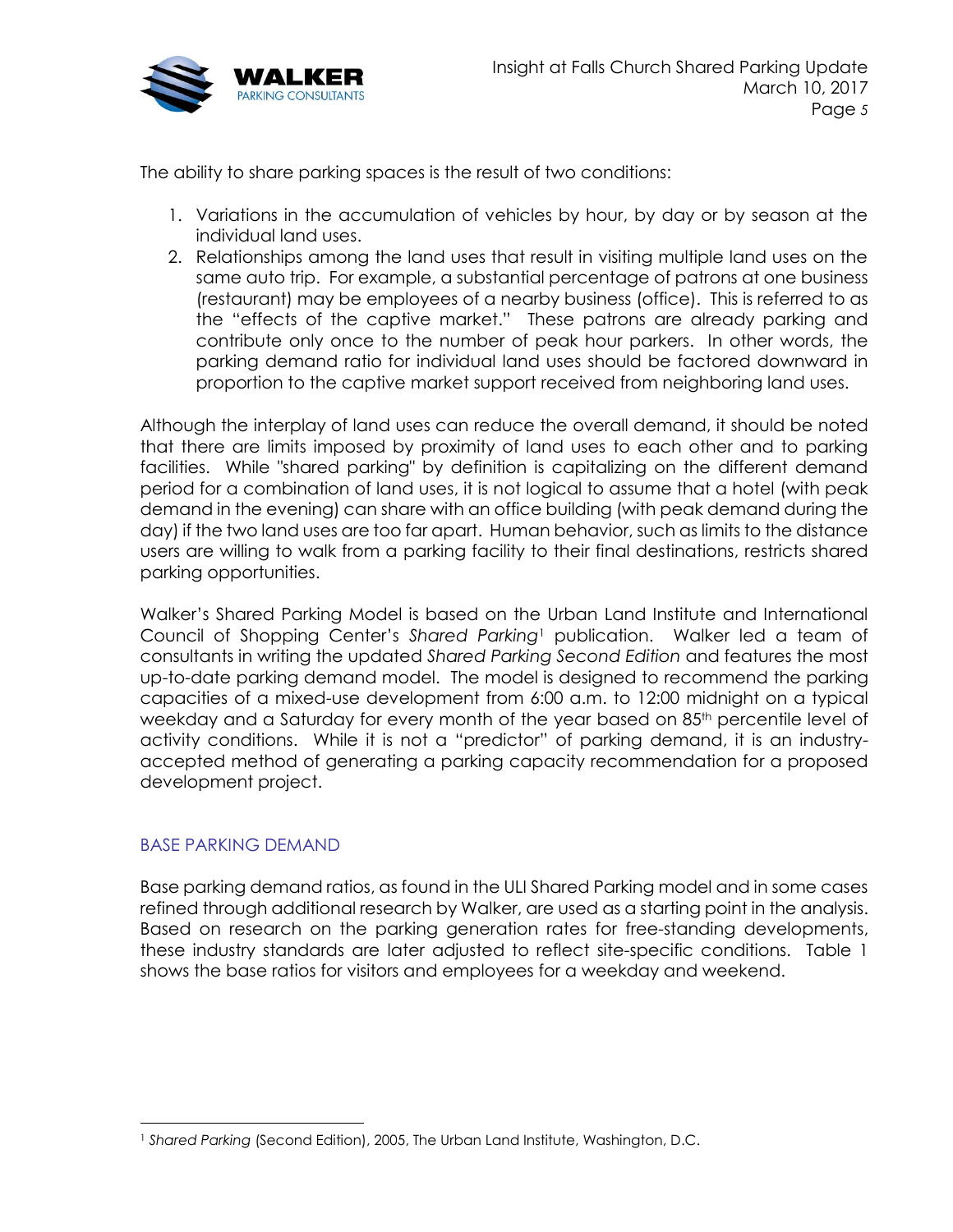

#### <span id="page-5-0"></span>Table 1: Base Demand Ratios

|                                       | Weekday |          | Weekend |          |          | Total   |         |
|---------------------------------------|---------|----------|---------|----------|----------|---------|---------|
| Land Use                              | Visitor | Employee | Visitor | Employee | Unit     | Weekdav | Weekend |
| Retail                                | 2.90    | 0.70     | 3.20    | 0.80     | /ksf GLA | 3.60    | 4.00    |
| Fine/Casual Dining                    | 15.25   | 2.75     | 17.00   | 3.00     | /ksf GLA | 18.00   | 20.00   |
| Fast Casual/Fast Food                 | 12.75   | 2.25     | 12.00   | 2.00     | /ksf GLA | 15.00   | 14.00   |
| Performing Arts Theater               | 0.30    | 0.07     | 0.33    | 0.07     | /seat    | 0.37    | 0.40    |
| Residential ADU: Studio/Efficiency    | 0.10    | 1.00     | 0.15    | 1.00     | /unit    | 1.10    | 1.15    |
| bedroom                               | 0.10    | 1.10     | 0.15    | 1.10     | /unit    | 1.20    | 1.25    |
| 2 bedroom                             | 0.10    | 1.35     | 0.15    | 1.35     | /unit    | 1.45    | 1.50    |
| Residential Market: Studio/Efficiency | 0.10    | 1.00     | 0.15    | 1.00     | /unit    | 1.10    | 1.15    |
| 1 bedroom                             | 0.10    | 1.40     | 0.15    | 1.40     | /unit    | 1.50    | 1.55    |
| 2 bedroom                             | 0.10    | 1.65     | 0.15    | 1.65     | /unit    | 1.75    | 1.80    |
| >3 bedroom                            | 0.10    | 1.90     | 0.15    | 1.90     | /unit    | 2.00    | 2.05    |
| Office 25k to 100k sq ft              | 0.30    | 3.33     | 0.03    | 0.33     | /ksf GFA | 3.63    | 0.36    |

Source: Walker Parking Consultants, 2017

The base ratios are modified by applying driving ratios, non-captive factors, and presence factors. The following sections present a brief explanation of these adjustments.

#### UNSHARED PARKING DEMAND

Assuming that each of these land uses required a separate pool of parking spaces, the peak unshared parking demand for the whole project is 933 spaces, occurring on a weekday, as shown in [Table 2.](#page-6-0) Also shown is the unshared weekend parking demand, which is 755 spaces.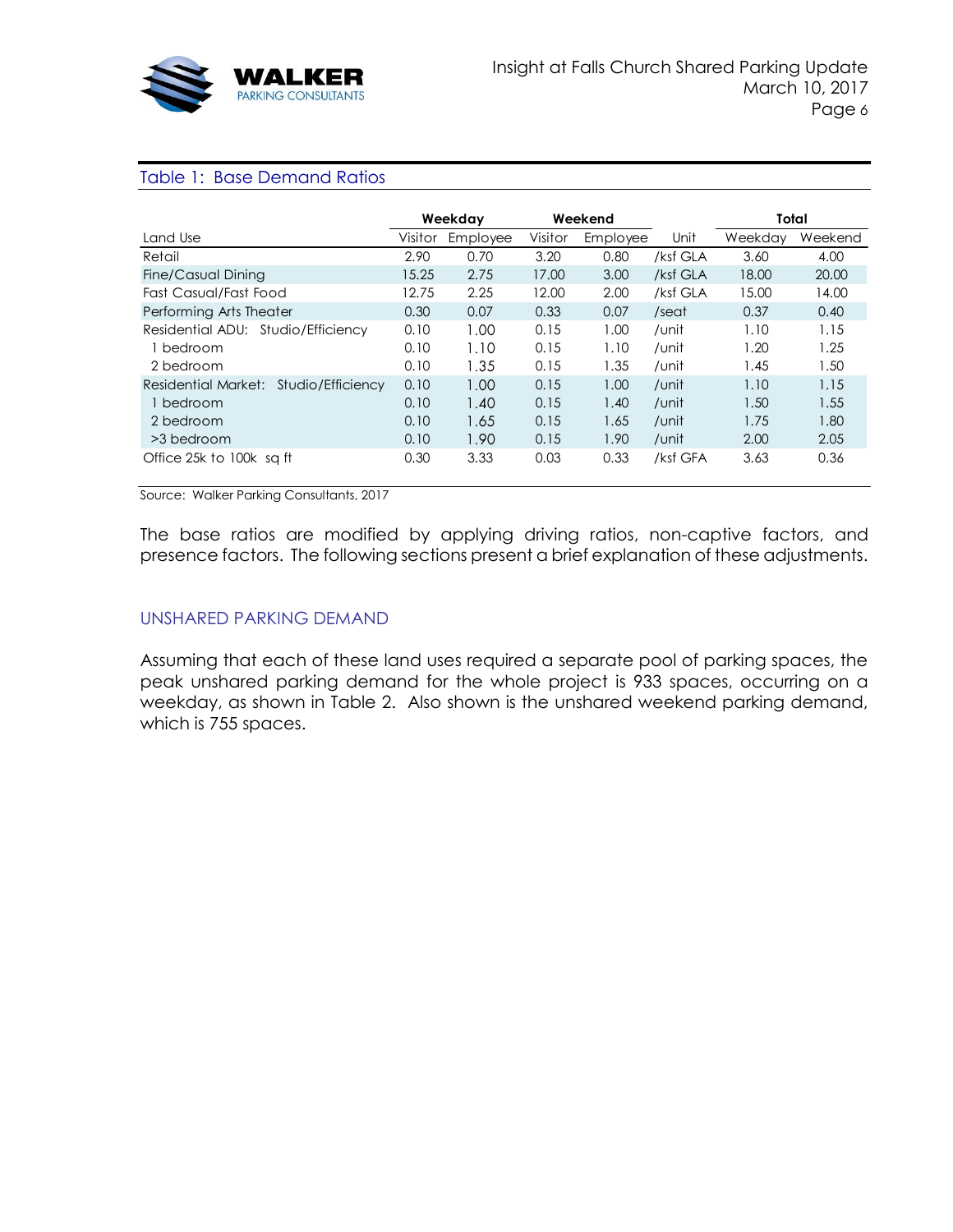

#### <span id="page-6-0"></span>Table 2: Unshared Parking Demand

|                                                                                                                                                                                                                                                                                                                                                                                 | Weekdays       | Weekends       |                |      |                |  |  |  |
|---------------------------------------------------------------------------------------------------------------------------------------------------------------------------------------------------------------------------------------------------------------------------------------------------------------------------------------------------------------------------------|----------------|----------------|----------------|------|----------------|--|--|--|
|                                                                                                                                                                                                                                                                                                                                                                                 | <b>Base</b>    | Unadj          | <b>Base</b>    |      | Unadj          |  |  |  |
| Land Use                                                                                                                                                                                                                                                                                                                                                                        | Ratio Unit     | Pkg Sp         | Ratio Units    |      | Pkg Sp         |  |  |  |
| Retail                                                                                                                                                                                                                                                                                                                                                                          | 2.90 /ksf GLA  | 19             | 3.20 /ksf GLA  |      | 21             |  |  |  |
| Employee                                                                                                                                                                                                                                                                                                                                                                        | 0.70           | 5              | 0.80           |      | 5              |  |  |  |
| Fine/Casual Dining                                                                                                                                                                                                                                                                                                                                                              | 15.25 /ksf GLA | 99             | 17.00 /ksf GLA |      | 111            |  |  |  |
| Employee                                                                                                                                                                                                                                                                                                                                                                        | 2.75           | 18             | 3.00           |      | 20             |  |  |  |
| Fast Casual/Fast Food                                                                                                                                                                                                                                                                                                                                                           | 12.75 /ksf GLA | 83             | 12.00 /ksf GLA |      | 78             |  |  |  |
| Employee                                                                                                                                                                                                                                                                                                                                                                        | 2.25           | 15             | 2.00           |      | 13             |  |  |  |
| Performing Arts Theater                                                                                                                                                                                                                                                                                                                                                         | $0.30$ /seat   | 15             | $0.33$ /seat   |      | 17             |  |  |  |
| Employee                                                                                                                                                                                                                                                                                                                                                                        | 0.07           | 4              | 0.07           |      | $\overline{4}$ |  |  |  |
| <b>Residential Guest</b>                                                                                                                                                                                                                                                                                                                                                        | $0.10$ / unit  | 29             | $0.15$ / unit  |      | 44             |  |  |  |
| Residential ADU                                                                                                                                                                                                                                                                                                                                                                 |                |                |                |      |                |  |  |  |
| Studio/Efficiency                                                                                                                                                                                                                                                                                                                                                               | $1.00$ / unit  | 3              | $1.00$ / unit  |      | 3              |  |  |  |
| 1 bedroom                                                                                                                                                                                                                                                                                                                                                                       | $1.10$ / unit  | 10             | 1.10           | 0.00 | 10             |  |  |  |
| 2 bedroom                                                                                                                                                                                                                                                                                                                                                                       | 1.35 / unit    | $\overline{7}$ | 1.35           | 0.00 | $\overline{7}$ |  |  |  |
| <b>Residential Market</b>                                                                                                                                                                                                                                                                                                                                                       |                |                |                |      |                |  |  |  |
| Studio/Efficiency                                                                                                                                                                                                                                                                                                                                                               | 1.00 / unit    | 30             | 1.00           | 0.00 | 30             |  |  |  |
| 1 bedroom                                                                                                                                                                                                                                                                                                                                                                       | 1.40 / unit    | 213            | 1.40           | 0.00 | 213            |  |  |  |
| 2 bedroom                                                                                                                                                                                                                                                                                                                                                                       | $1.65$ / unit  | 137            | 1.65           | 0.00 | 137            |  |  |  |
| >3 bedroom                                                                                                                                                                                                                                                                                                                                                                      | 1.90 / unit    | 19             | 1.90           | 0.00 | 19             |  |  |  |
| Office 25k to 100k sq ft                                                                                                                                                                                                                                                                                                                                                        | 0.30 /ksf GFA  | 19             | 0.03 /ksf GFA  |      | $\overline{2}$ |  |  |  |
| Employee                                                                                                                                                                                                                                                                                                                                                                        | 3.33           | 208            | 0.33           |      | 21             |  |  |  |
| <b>Subtotal Customer/Guest</b>                                                                                                                                                                                                                                                                                                                                                  |                | 264            |                |      | 273            |  |  |  |
| Subtotal Employee/Resident                                                                                                                                                                                                                                                                                                                                                      |                | 396            |                |      | 209            |  |  |  |
| Subtotal Reserved Resident - ADU                                                                                                                                                                                                                                                                                                                                                | 79% resident   | 16             |                |      | 16             |  |  |  |
| Subtotal Reserved Resident - Market                                                                                                                                                                                                                                                                                                                                             | 65% resident   | 257            |                |      | 257            |  |  |  |
| <b>TOTAL</b>                                                                                                                                                                                                                                                                                                                                                                    |                | 933            |                |      | 755            |  |  |  |
|                                                                                                                                                                                                                                                                                                                                                                                 |                |                |                |      |                |  |  |  |
| Source: Walker Parking Consultants, 2017                                                                                                                                                                                                                                                                                                                                        |                |                |                |      |                |  |  |  |
| Please note that a nested parking area for some residential parkers will be located on<br>the lowest level of the garage. Based on discussions with Insight, we assume 0.8 spaces<br>per residential will be reserved in a gated area. The remaining residential parking<br>demand will park in a shared area of the garage and will likely share space with office<br>parking. |                |                |                |      |                |  |  |  |
| <b>DRIVING RATIO ADJUSTMENTS</b>                                                                                                                                                                                                                                                                                                                                                |                |                |                |      |                |  |  |  |
| Adjustments are made to account for the number of patrons who arrive at the subject<br>property by means other than personal vehicle.                                                                                                                                                                                                                                           |                |                |                |      |                |  |  |  |
| Walker used data generated by the U.S. Census Bureau to make adjustments to the<br>driving ratio. According to census data, approximately 67 percent of employees in the                                                                                                                                                                                                        |                |                |                |      |                |  |  |  |

## DRIVING RATIO ADJUSTMENTS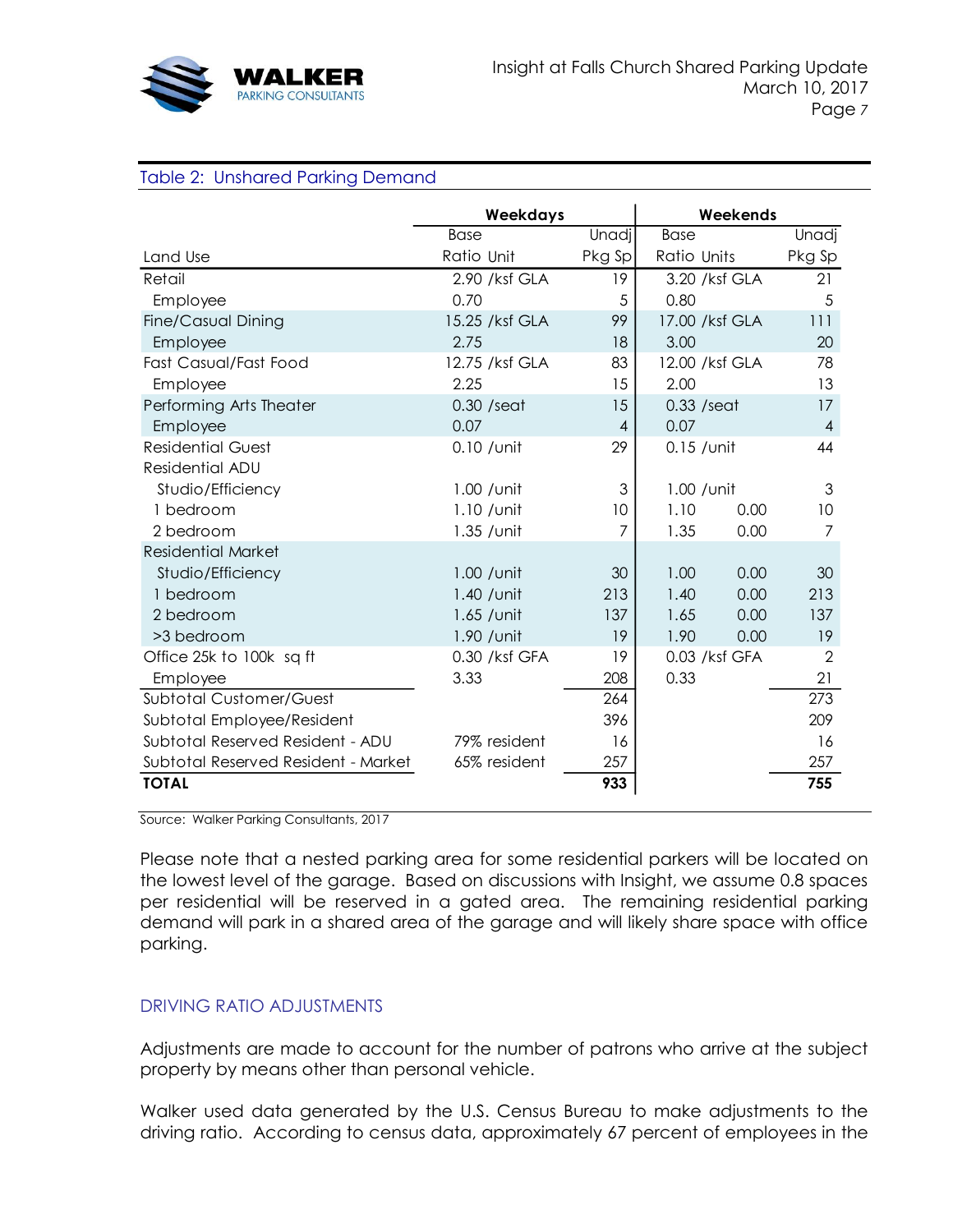

immediate area drive or ride to work in a personal vehicle near the project site. Walker assumed that 67 percent of all employees in the area arrive via personal vehicle<sup>2</sup>, while the other 33 percent utilize another means of transportation, such as mass transit, bicycle, or walking. It is important to note that service industry-related land uses, such as retail and restaurant, generally experience lower drive ratios than employees in an office setting. This has been accounted for in Walker's model.

Walker also made adjustments to the residential drive ratio, also known as the residential car ownership rate. While vehicle ownership varies depending on the number of people in the household and whether the space is an apartment or a condo, the residential vehicle ownership rate in the immediate area around the Insight project is approximately 85%. Approximately 85% of households in the area own one or more vehicles, while the remaining 15% of households do not own a vehicle.

[Table 3](#page-7-0) illustrates the driving ratios for weekday and weekend employees and guests used in this analysis.

|                           | Weekday |                 | Weekend |         |  |
|---------------------------|---------|-----------------|---------|---------|--|
| Land Use                  |         | Daytime Evening | Daytime | Evening |  |
| Retail                    | 85%     | 95%             | 95%     | 95%     |  |
| Employee                  | 62%     | 67%             | 67%     | 72%     |  |
| Fine/Casual Dining        | 85%     | 95%             | 95%     | 95%     |  |
| Employee                  | 62%     | 67%             | 67%     | 72%     |  |
| Fast Casual/Fast Food     | 85%     | 95%             | 95%     | 95%     |  |
| Employee                  | 62%     | 67%             | $67\%$  | 72%     |  |
| Performing Arts Theater   | 85%     | 95%             | 95%     | 95%     |  |
| Employee                  | 62%     | 67%             | 67%     | 72%     |  |
| <b>Residential Guest</b>  | 85%     | 95%             | 95%     | 95%     |  |
| Residential ADU           | 85%     | 85%             | 85%     | 85%     |  |
| Studio/Efficiency         | 85%     | 85%             | 85%     | 85%     |  |
| 1 bedroom                 | 85%     | 85%             | 85%     | 85%     |  |
| 2 bedroom                 | 85%     | 85%             | 85%     | 85%     |  |
| <b>Residential Market</b> | 85%     | 85%             | 85%     | 85%     |  |
| Studio/Efficiency         | 85%     | 85%             | 85%     | 85%     |  |
| 1 bedroom                 | 85%     | 85%             | 85%     | 85%     |  |
| 2 bedroom                 | 85%     | 85%             | 85%     | 85%     |  |
| >3 bedroom                | 85%     | 85%             | 85%     | 85%     |  |
| Office 25k to 100k sq ft  | 85%     | 95%             | 95%     | 95%     |  |
| Employee                  | $67\%$  | 72%             | 72%     | 77%     |  |
|                           |         |                 |         |         |  |

#### <span id="page-7-0"></span>Table 3: Drive Ratios

Source: Walker Parking Consultants, 2017

*<sup>2</sup> Includes both single occupancy vehicles and carpooling.*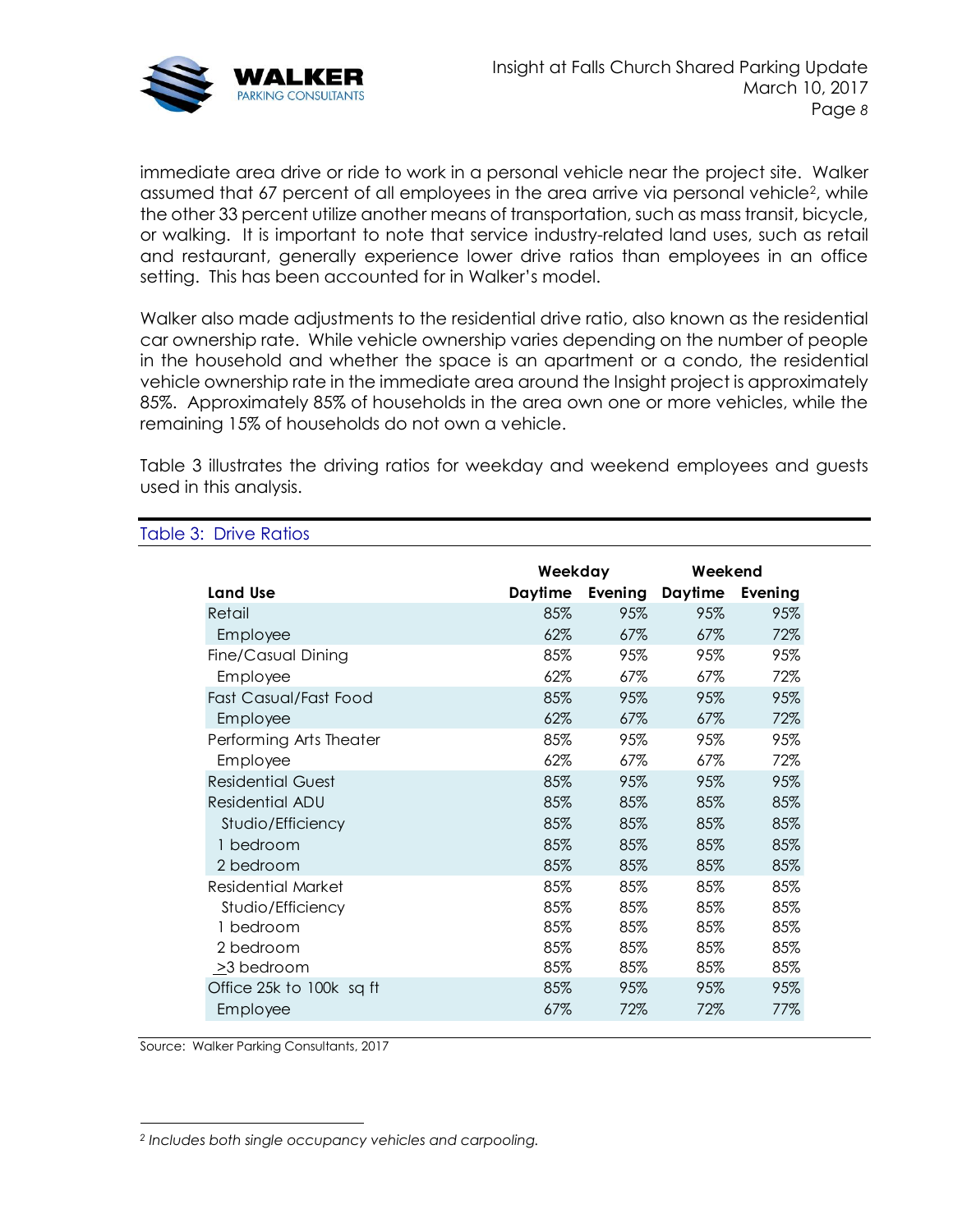

# NON-CAPTIVE ADJUSTMENTS

"Captive market" is borrowed from market researchers to describe people who are already present in the immediate vicinity at certain times of the day. In the shared parking analysis, the term "captive market" reflects the adjustment of parking needs and vehicular trip generation rates due to the interaction among uses in an area. Traditionally, the non-captive adjustment is used to fine-tune the parking needs of restaurants and retail patronized by employees of adjacent office buildings, or other persons already counted as being parked for the day.

Walker, in designing a shared use analysis, uses the inverse or non-captive ratio, which is the percentage of parkers who are not already counted as being parked. There is usually a primary land use, in this case the residential and office space, which account for the longest parking durations of a vehicle.

[Table 4](#page-8-0) details the weekday and weekend non-captive factors used in this analysis.

| <b>Land Use</b>                                                                        | Weekday | Daytime Evening | Weekend<br><b>Daytime</b> | Evening                                                                                     |
|----------------------------------------------------------------------------------------|---------|-----------------|---------------------------|---------------------------------------------------------------------------------------------|
| Retail                                                                                 | 83%     | 82%             | 90%                       | 76%                                                                                         |
| Employee                                                                               | 94%     | 97%             | 96%                       | 97%                                                                                         |
| Fine/Casual Dining                                                                     | 90%     | 95%             | 92%                       | 96%                                                                                         |
| Employee                                                                               | 94%     | 97%             | 96%                       | 97%                                                                                         |
| Fast Casual/Fast Food                                                                  | 66%     | 82%             | 85%                       | 83%                                                                                         |
| Employee                                                                               | 94%     | 97%             | 96%                       | 97%                                                                                         |
| Performing Arts Theater                                                                | 100%    | 100%            | 100%                      | 100%                                                                                        |
| Employee                                                                               | 94%     | 97%             | 96%                       | 97%                                                                                         |
| <b>Residential Guest</b>                                                               | 100%    | 100%            | 100%                      | 100%                                                                                        |
| <b>Residential ADU</b>                                                                 | 100%    | 100%            | 100%                      | 100%                                                                                        |
| Studio/Efficiency                                                                      | 100%    | 100%            | 100%                      | 100%                                                                                        |
| 1 bedroom                                                                              | 100%    | 100%            | 100%                      | 100%                                                                                        |
| 2 bedroom                                                                              | 100%    | 100%            | 100%                      | 100%                                                                                        |
| <b>Residential Market</b>                                                              | 100%    | 100%            | 100%                      | 100%                                                                                        |
| Studio/Efficiency                                                                      | 100%    | 100%            | 100%                      | 100%                                                                                        |
| 1 bedroom                                                                              | 100%    | 100%            | 100%                      | 100%                                                                                        |
| 2 bedroom                                                                              | 100%    | 100%            | 100%                      | 100%                                                                                        |
| $\geq$ 3 bedroom                                                                       | 100%    | 100%            | 100%                      | 100%                                                                                        |
| Office 25k to 100k sq ft                                                               | 100%    | 100%            | 100%                      | 100%                                                                                        |
| Employee                                                                               | 98%     | 100%            | 100%                      | 100%                                                                                        |
| Source: Walker Parking Consultants, 2017                                               |         |                 |                           |                                                                                             |
|                                                                                        |         |                 |                           |                                                                                             |
| In order to estimate the retail non-captive factor, we assumed that a small percentage |         |                 |                           | of restaurant customers, residents and employees would visit the retail tenants. Similarly, |

#### <span id="page-8-0"></span>Table 4: Non-Captive Ratios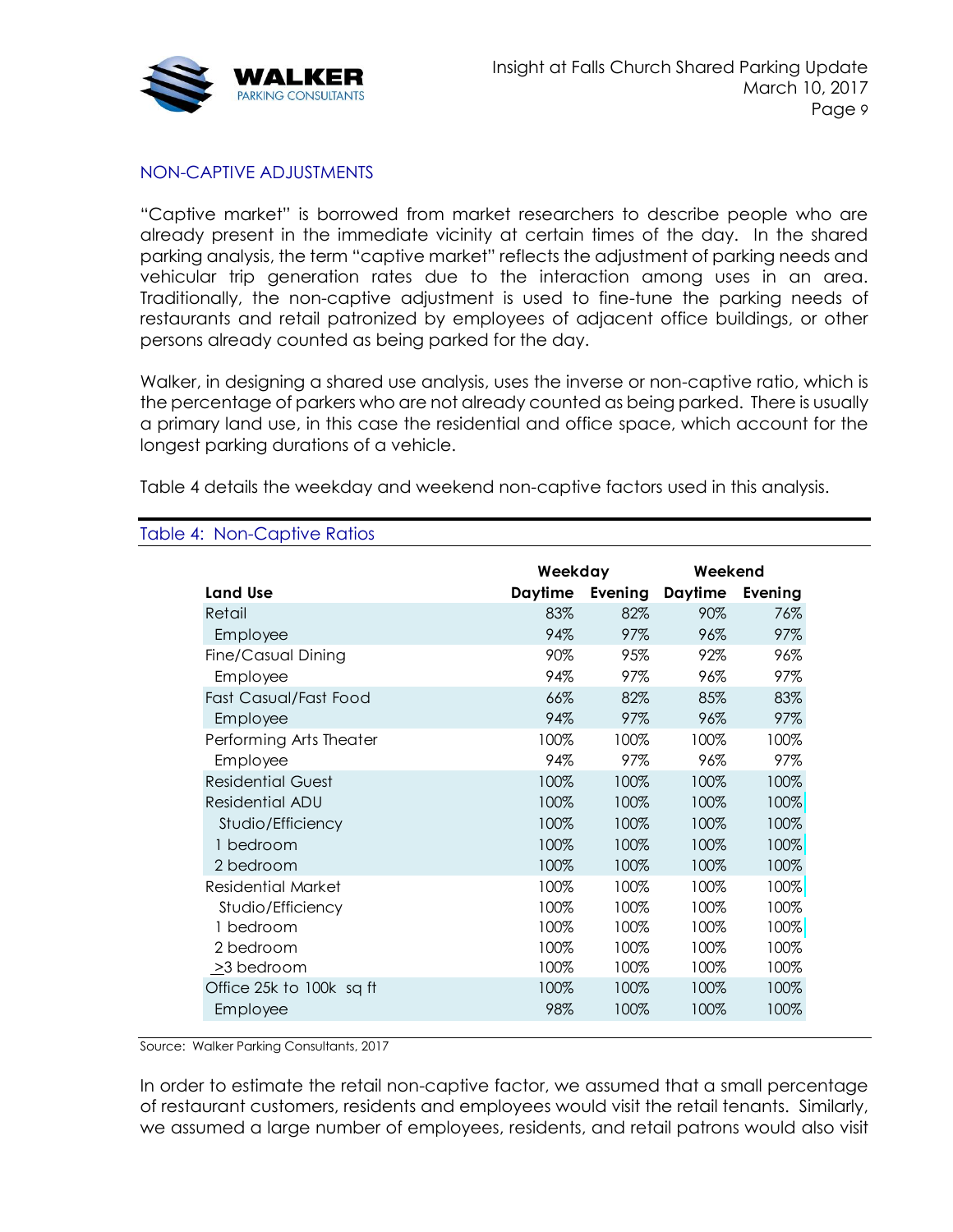

the fast/casual and fine/casual dining restaurants while already parked for their primary destination.

# PRESENCE FACTORS

Presence is the last factor applied to the shared parking model. It is expressed as a percentage of potential demand modified for time of day and time of year. Considering that parking demand for each land use may peak at different times generally means that fewer parking spaces are needed for the combination of land uses in a project than would be required if each land use were considered separately.

The shared parking demand model evaluates parking demand for each land use from 6:00 a.m. to midnight on weekdays and weekends for every month of the year.<sup>3</sup>

The model concludes that peak weekend parking demand occurs around 2:00 p.m. when the residential reserved, retail, and fast/casual restaurant space are at or near their peak demand. [Figure 4](#page-10-0) shows the major land uses and their projected hourly occupancy rates. As an example, fine/casual dining experiences a smaller peak around lunch time and reaches its overall peak around 8:00 p.m. before rapidly falling by midnight.

*<sup>3</sup> An additional analysis of the last week of December is included and considered a "thirteenth month." During this unique period, special analysis is required due to the difference in parking demand patterns, as opposed to the first three weeks of December.*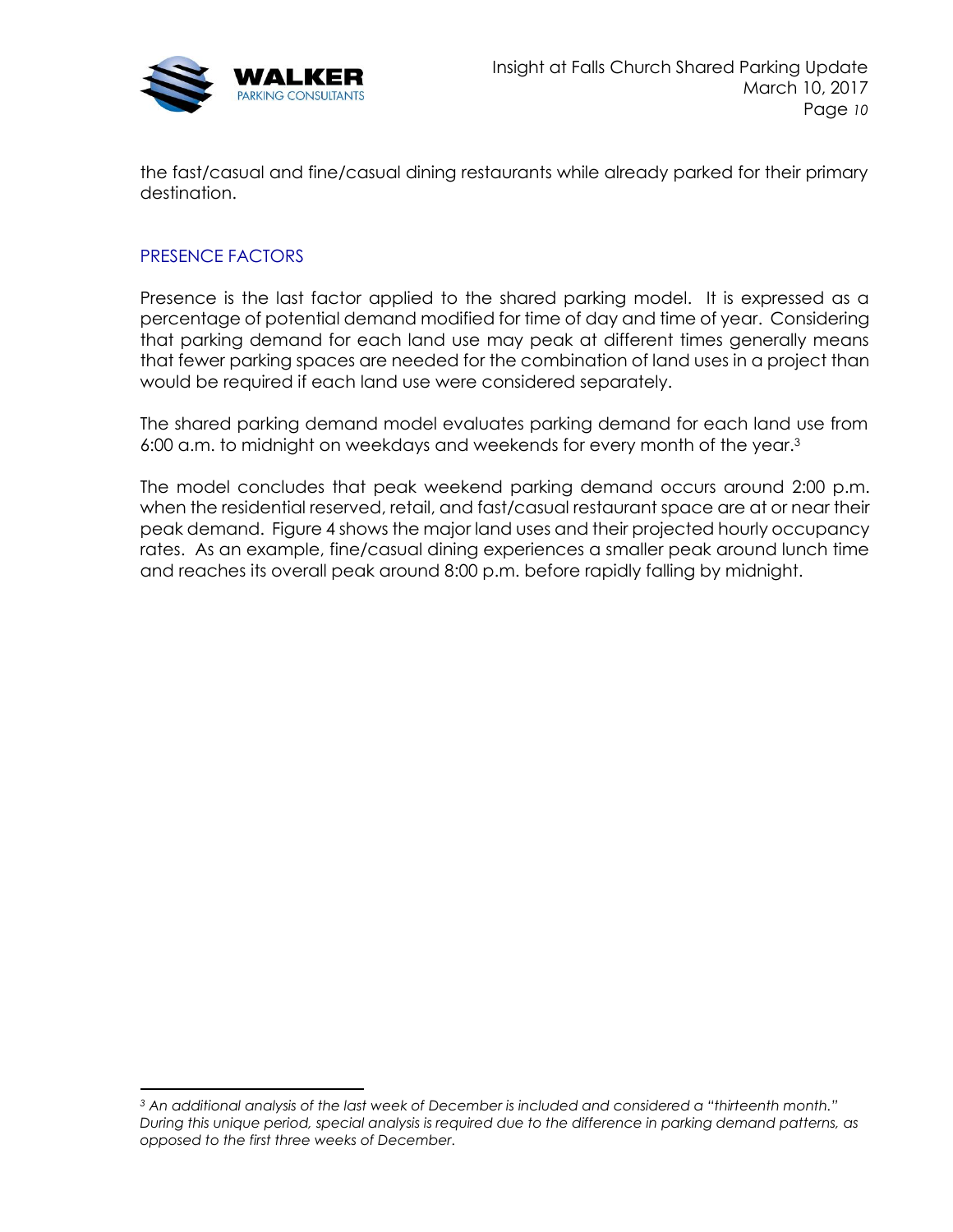

<span id="page-10-0"></span>

Source: Walker Parking Consultants, 2017

The monthly presence factors used in our model for the major land uses are shown in [Figure 5.](#page-11-0) Retail parking peaks during the holiday shopping season in December, and quickly falls off thereafter. Late December (post-Christmas) is calculated separately due to the change in patterns. The retail spike accounts for the December peak projected by our model.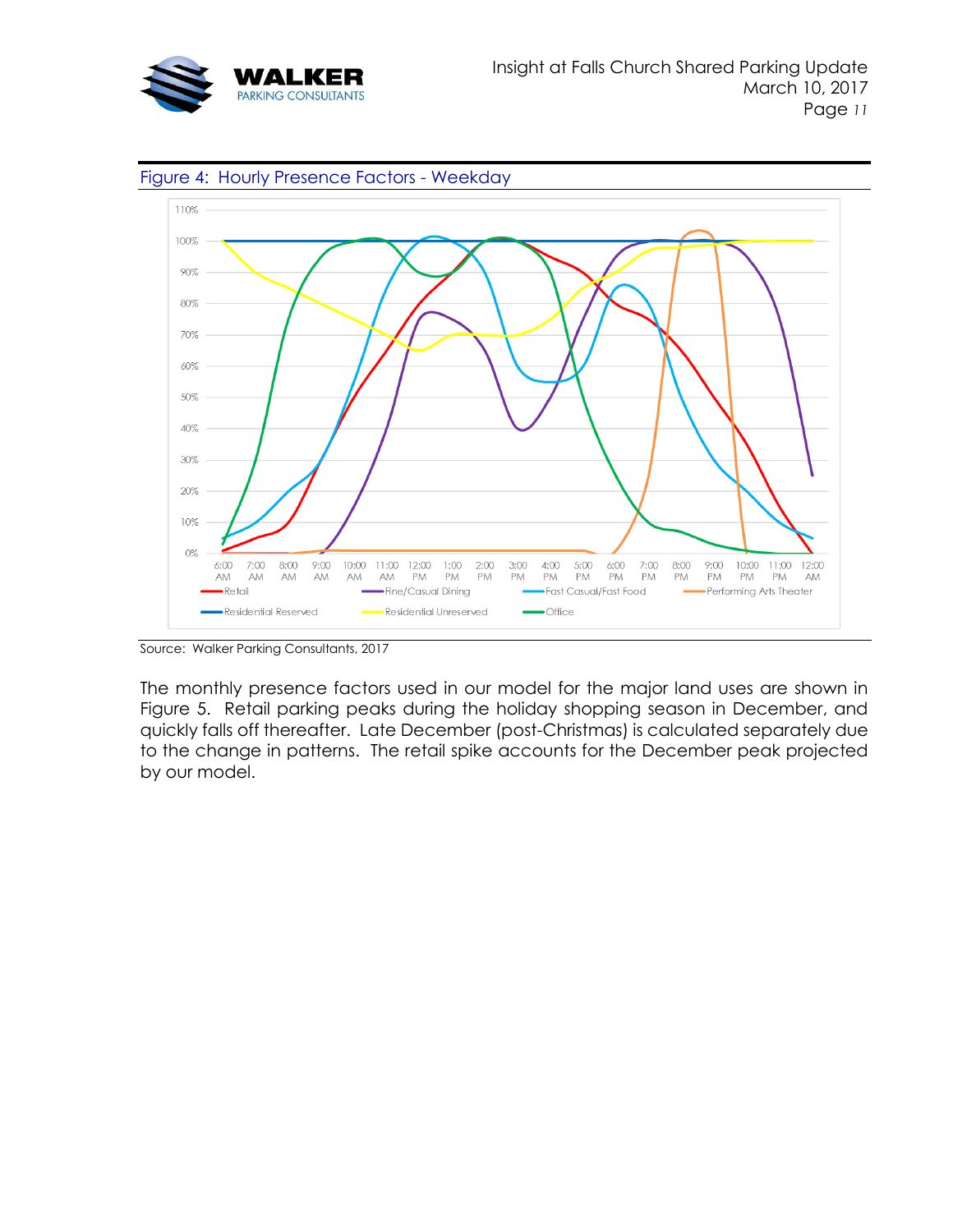



<span id="page-11-0"></span>Figure 5: Monthly Presence Factors

Source: Walker Parking Consultants, 2017

# OPERATIONAL ASSUMPTIONS

At this time, we understand Insight does not intend to install parking access and revenue control (PARC) equipment at either of the garage's two entry/exits; however, access control equipment will be used on the lowest level of the garage to create a nested area for reserved residential parking. As stated previously, reserved residential parking will be provided at 0.8 spaces per residential unit, or approximately 232 spaces.

Residential parking that is not located interior to the nested area will share the parking on the first level below grade with the office space. We assume this level will not be segregated from the at-grade level of parking, but will be managed through signage, permits, and regular enforcement. Spaces on this level could be used by retail and restaurant patrons during nights and weekends after office employees have vacated the property. It will be important to ensure adequate parking remains available for residents on this level if gates are not used to control access.

Please note, should Insight elect to restrict access to both lower levels of the garage to residential and office parkers only, Walker's shared parking recommendations would need to be revised and increased. During the weekday, office and residential demand is well balanced for shared parking. The spaces vacated by residents are used by office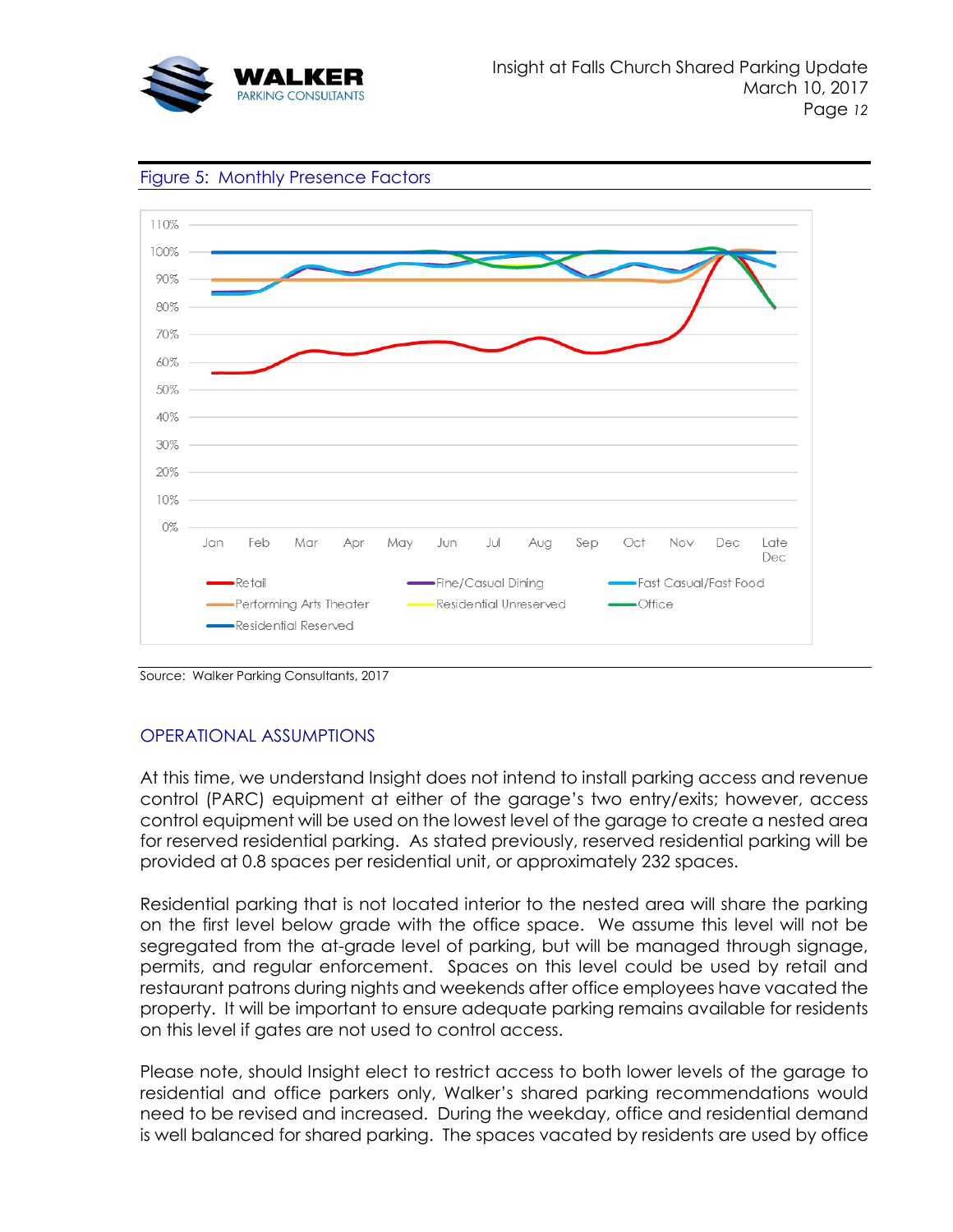

parkers during the day. However, the number of vacated resident spaces is not enough to support all of the office demand generated by the project. Reserving enough parking to meet the needs of office and residential parking during peak conditions requires both lower levels of the garage and would result in empty spaces on nights and weekends. Our analysis indicates 100 spaces at grade may not be enough to support the transient parking need under peak conditions.

Lastly, please note that our parking capacity recommendations assume Insight charges market rates for monthly parkers, including residents and employees. Providing parking for no or minimal cost would impact the parking generation rates and would require Walker's shared parking recommendations to revised and increased.

# SHARED PARKING DEMAND

The recommended peak hour occupancies for a weekday and weekend using the shared parking methodology are presented in the tables below. The unadjusted or unshared parking demand is also shown for comparison.

Assuming that each of these land uses required a separate pool of parking spaces, a peak unshared parking demand of 933 spaces on a weekday is expected. Adjusting for shared parking, the weekday shared peak parking demand is anticipated to occur in December, with 600 parking spaces occupied at around 2:00 p.m. The shared parking recommendation represents a 36 percent reduction.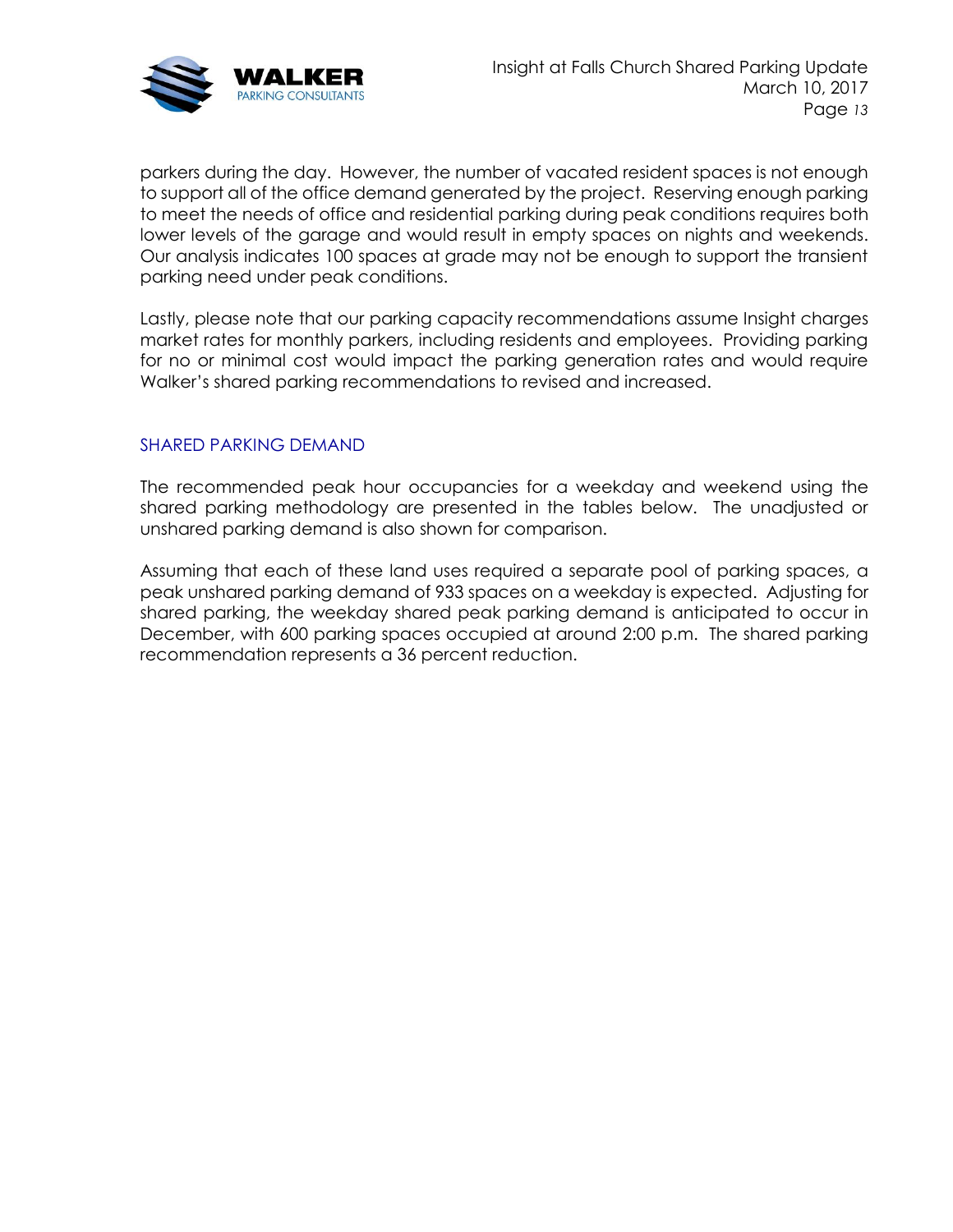

The table below also includes an alternate peak hour in the early evening for comparison, when office demand decreases and restaurant and residential demand increases.

# Table 5: Weekday Shared Parking Demand

|                                      |        |          |         |                                 |                      | Demand         |
|--------------------------------------|--------|----------|---------|---------------------------------|----------------------|----------------|
|                                      | Unadi  |          |         | Month Adj Pk Hr Adj Non Captive | Drive Ratio December |                |
| Land Use                             | Demand | December | 2:00 PM | Daytime                         | Daytime              | 2:00 PM        |
| Retail                               | 19     | 100%     | 100%    | 83%                             | 85%                  | 13             |
| Employee                             | 5      | 100%     | 100%    | 94%                             | 62%                  | 3              |
| Fine/Casual Dining                   | 99     | 100%     | 65%     | 90%                             | 85%                  | 49             |
| Employee                             | 18     | 100%     | 90%     | 94%                             | 62%                  | 9              |
| Fast Casual/Fast Food                | 83     | 100%     | 90%     | 66%                             | 85%                  | 42             |
| Employee                             | 15     | 100%     | 95%     | 94%                             | 62%                  | 8              |
| Performing Arts Theater              | 15     | 100%     | $1\%$   | 100%                            | 85%                  | $\Omega$       |
| Employee                             | 4      | 100%     | 30%     | 94%                             | 62%                  |                |
| <b>Residential Guest</b>             | 29     | 100%     | 20%     | 100%                            | 85%                  | 5              |
| Residential Reserved - ADU           | 16     | 100%     | 100%    | 100%                            | 85%                  | 13             |
| Residential Unreserved - ADU         | 4      | 100%     | 70%     | 100%                            | 85%                  | $\overline{2}$ |
| Residential Reserved - Market        | 257    | 100%     | 100%    | 100%                            | 85%                  | 219            |
| Residential Unreserved - Market      | 142    | 100%     | 70%     | 100%                            | 85%                  | 84             |
| Office 25k to 100k sq ft             | 19     | 100%     | 100%    | 100%                            | 85%                  | 16             |
| Employee                             | 208    | 100%     | 100%    | 98%                             | 67%                  | 136            |
| <b>Subtotal Customer/Guest</b>       | 264    |          |         |                                 |                      | 125            |
| Subtotal Employee/Resident           | 396    |          |         |                                 |                      | 243            |
| Subtotal Reserved Resident - ADU     | 16     |          |         |                                 |                      | 13             |
| Subtotal Reserved Resident - Market  | 257    |          |         |                                 |                      | 219            |
| <b>Total Parking Spaces Required</b> | 933    |          |         |                                 |                      | 600            |

Source: Walker Parking Consultants, 2017

The figure below shows the cumulative parking demand for each land use from 6:00 a.m. until midnight during a weekday in December during peak conditions. Per Insight, 0.8 spaces per residential unit or approximately 232 spaces are 100% reserved. Residential parking demand (both reserved and shared) account for the largest portion of demand generated onsite.

The available supply is also shown on the figure below.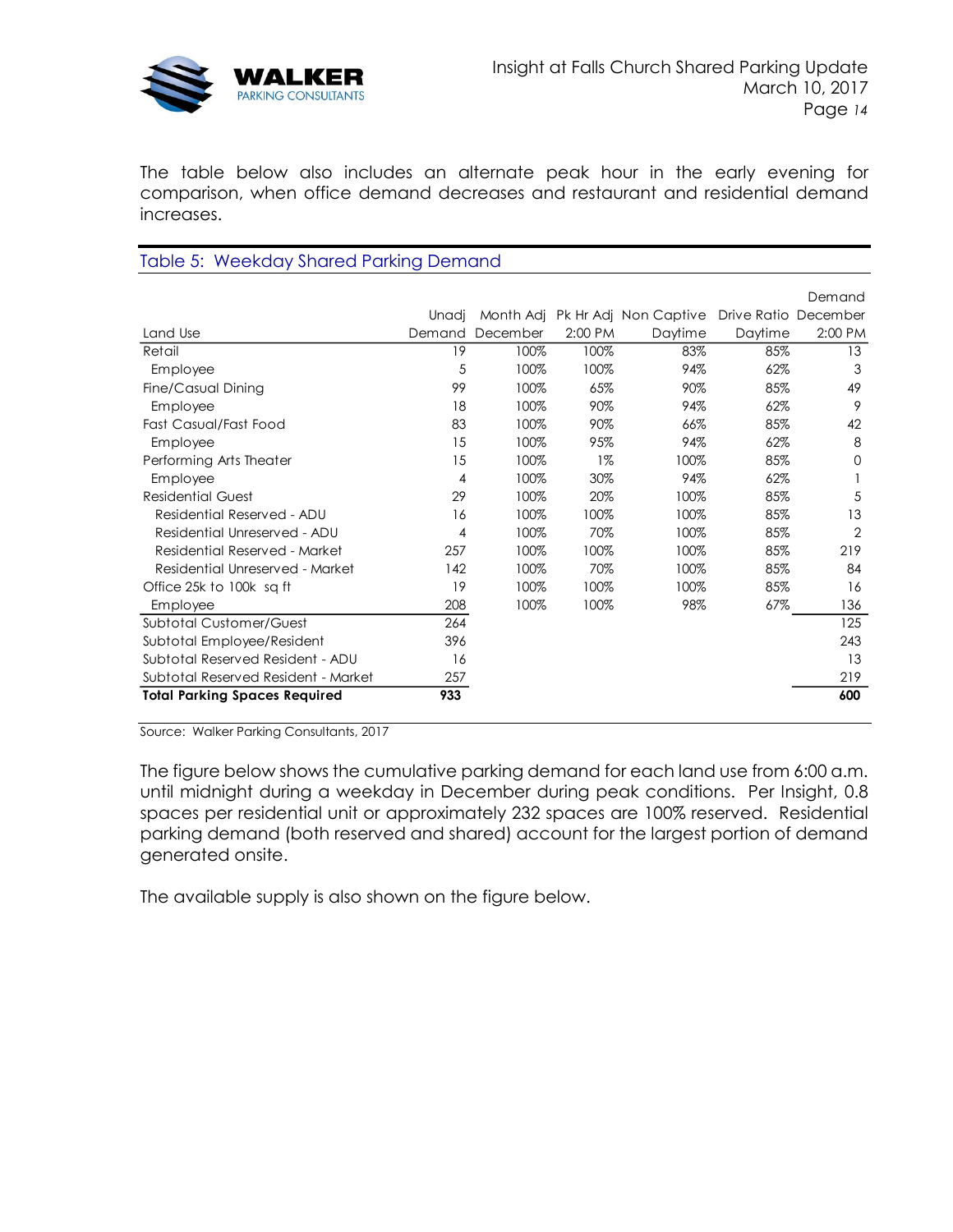





Source: Walker Parking Consultants, 2017

As a reference, the figure above also includes lines demarking the total available parking supply and the cumulative below grade parking supply. The reserved parking for the residential land use does not occupancy the lowest level in its entirety; the office and residential demand together also do not fully occupy the below grade parking supply in the garage. During the evening, much of the first level below grade would be empty if restricted to just office and residential use.

It is also important to note that some of the projected parking demand could be mitigated by directing commercial/retail employees to park off-site. This management practice would also be difficult to implement without access control at the garage's entrances or regular enforcement.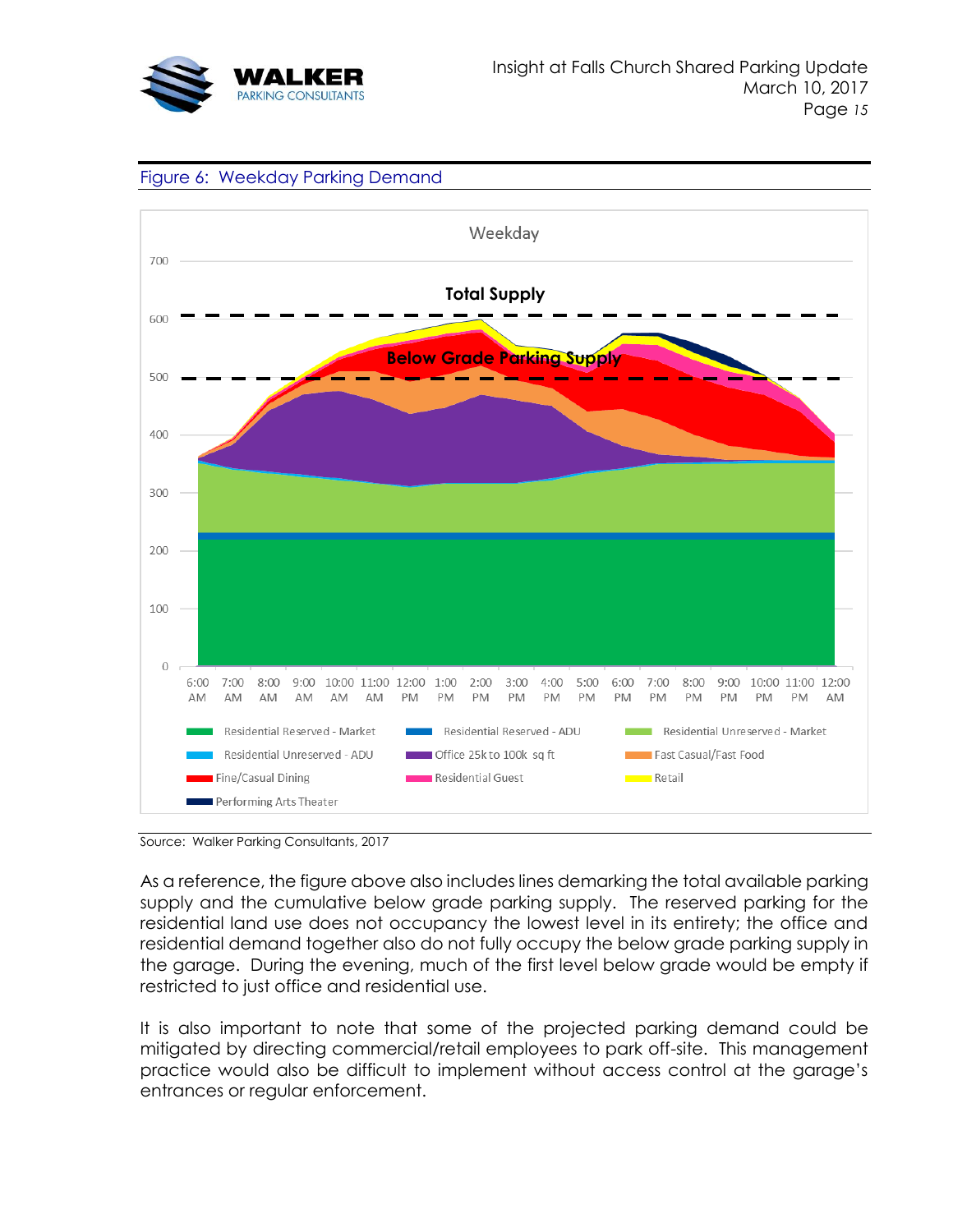

Peak parking demand during the weekend is expected to occur in December at 7:00 p.m., with around 582 parking spaces. The unadjusted parking demand is projected at 755 spaces. The shared parking projection represents a 23 percent reduction from the unadjusted calculation. Again, we have included an alternate daytime peak hour for comparison.

| Table 6: Weekend Shared Parking Demand |     |                 |         |                                       |                      |         |  |
|----------------------------------------|-----|-----------------|---------|---------------------------------------|----------------------|---------|--|
|                                        |     |                 |         |                                       |                      |         |  |
|                                        |     |                 |         |                                       |                      | Demand  |  |
|                                        |     |                 |         | Unadj Month Adj Pk Hr Adj Non Captive | Drive Ratio December |         |  |
| Land Use                               |     | Demand December | 7:00 PM | Evening                               | Evening              | 7:00 PM |  |
| Retail                                 | 21  | 100%            | 75%     | 75%                                   | 95%                  | 11      |  |
| Employee                               | 5   | 100%            | 80%     | 96%                                   | 72%                  | 3       |  |
| Fine/Casual Dining                     | 111 | 100%            | 95%     | 96%                                   | 95%                  | 96      |  |
| Employee                               | 20  | 100%            | 100%    | 96%                                   | 72%                  | 14      |  |
| Fast Casual/Fast Food                  | 78  | 100%            | 80%     | 83%                                   | 95%                  | 49      |  |
| Employee                               | 13  | 100%            | 90%     | 96%                                   | 72%                  | 8       |  |
| Performing Arts Theater                | 17  | 100%            | 25%     | 100%                                  | 95%                  | 4       |  |
| Employee                               | 4   | 100%            | 100%    | 96%                                   | 72%                  | 3       |  |
| <b>Residential Guest</b>               | 44  | 100%            | 100%    | 100%                                  | 95%                  | 42      |  |
| Residential Reserved - ADU             | 16  | 100%            | 100%    | 100%                                  | 85%                  | 13      |  |
| Residential Unreserved - ADU           | 4   | 100%            | 97%     | 100%                                  | 85%                  | 3       |  |
| Residential Reserved - Rental          | 257 | 100%            | 100%    | 100%                                  | 85%                  | 219     |  |
| Residential Unreserved - Market        | 142 | 100%            | 97%     | 100%                                  | 85%                  | 117     |  |
| Office 25k to 100k sq ft               | 2   | 100%            | 0%      | 100%                                  | 95%                  | 0       |  |
| Employee                               | 21  | 100%            | 0%      | 100%                                  | 77%                  | 0       |  |
| <b>Subtotal Customer/Guest</b>         | 273 |                 |         |                                       |                      | 202     |  |
| Subtotal Employee/Resident             | 209 |                 |         |                                       |                      | 148     |  |
| Subtotal Reserved Resident - ADU       | 16  |                 |         |                                       |                      | 13      |  |
| Subtotal Reserved Resident - Market    | 257 |                 |         |                                       |                      | 219     |  |
| <b>Total Parking Spaces Required</b>   | 755 |                 |         |                                       |                      | 582     |  |
|                                        |     |                 |         |                                       |                      |         |  |

Source: Walker Parking Consultants, 2017

The following figure shows the cumulative parking demand for each land use from 6:00 a.m. until midnight during a Saturday in December during peak conditions. Again, the residential land uses account for more than half the demand generated by the project.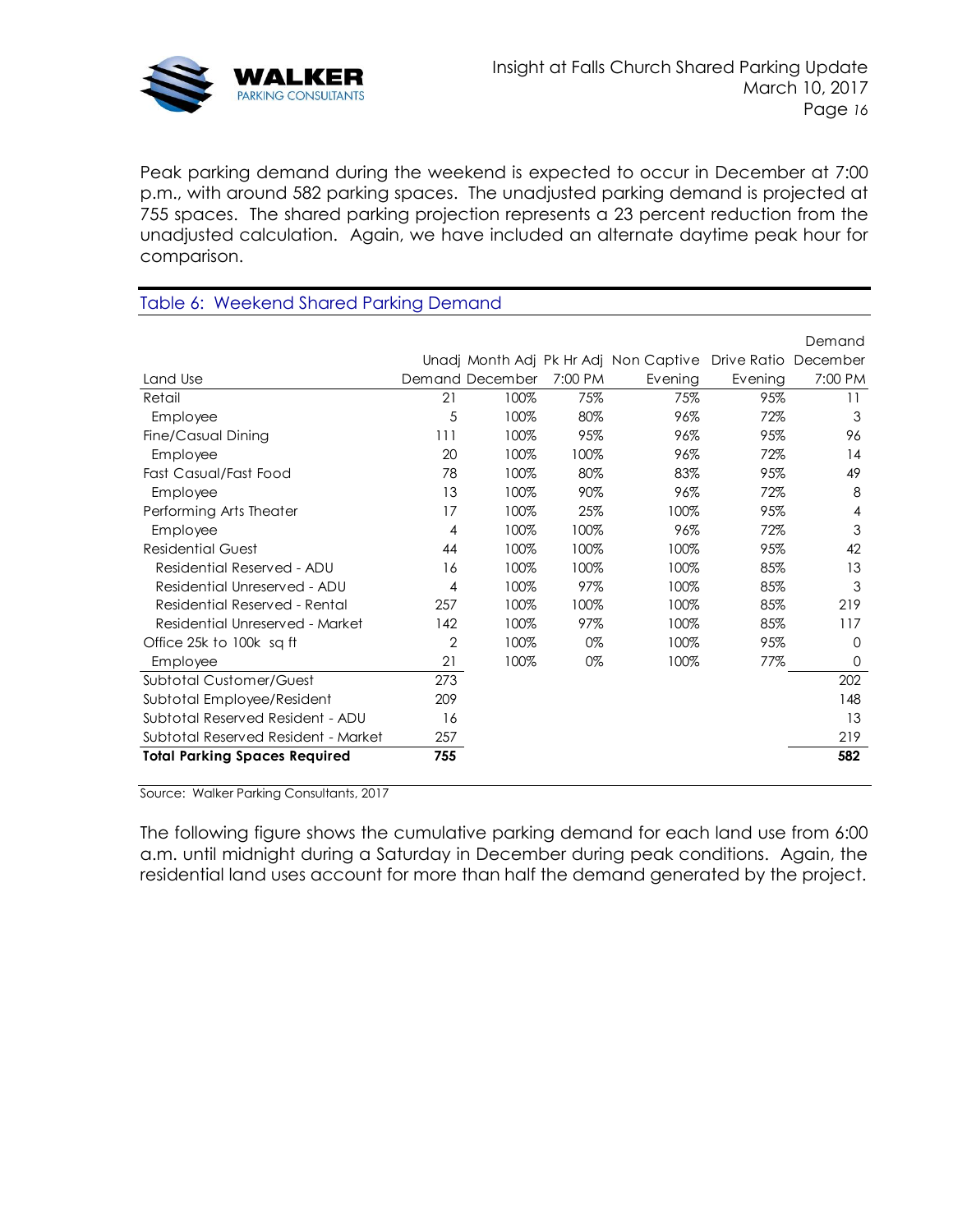





Source: Walker Parking Consultants, 2017

Please note that retail and restaurant parking is expected to parking in the first level below grade during weekend conditions. If transient parking were limited to only the 100 spaces on grade, a parking deficit would exist.

## **CONCLUSIONS**

While shared parking is an industry-accepted method of generating parking capacity recommendations, it is not a predictor of business activity levels, which vary greatly across the nation. Walker's shared parking analysis provides a recommended parking capacity for the proposed development that is based on 85<sup>th</sup> percentile level of activity conditions. Furthermore, it's important to note that peak demand conditions may only be experienced a few times each year.